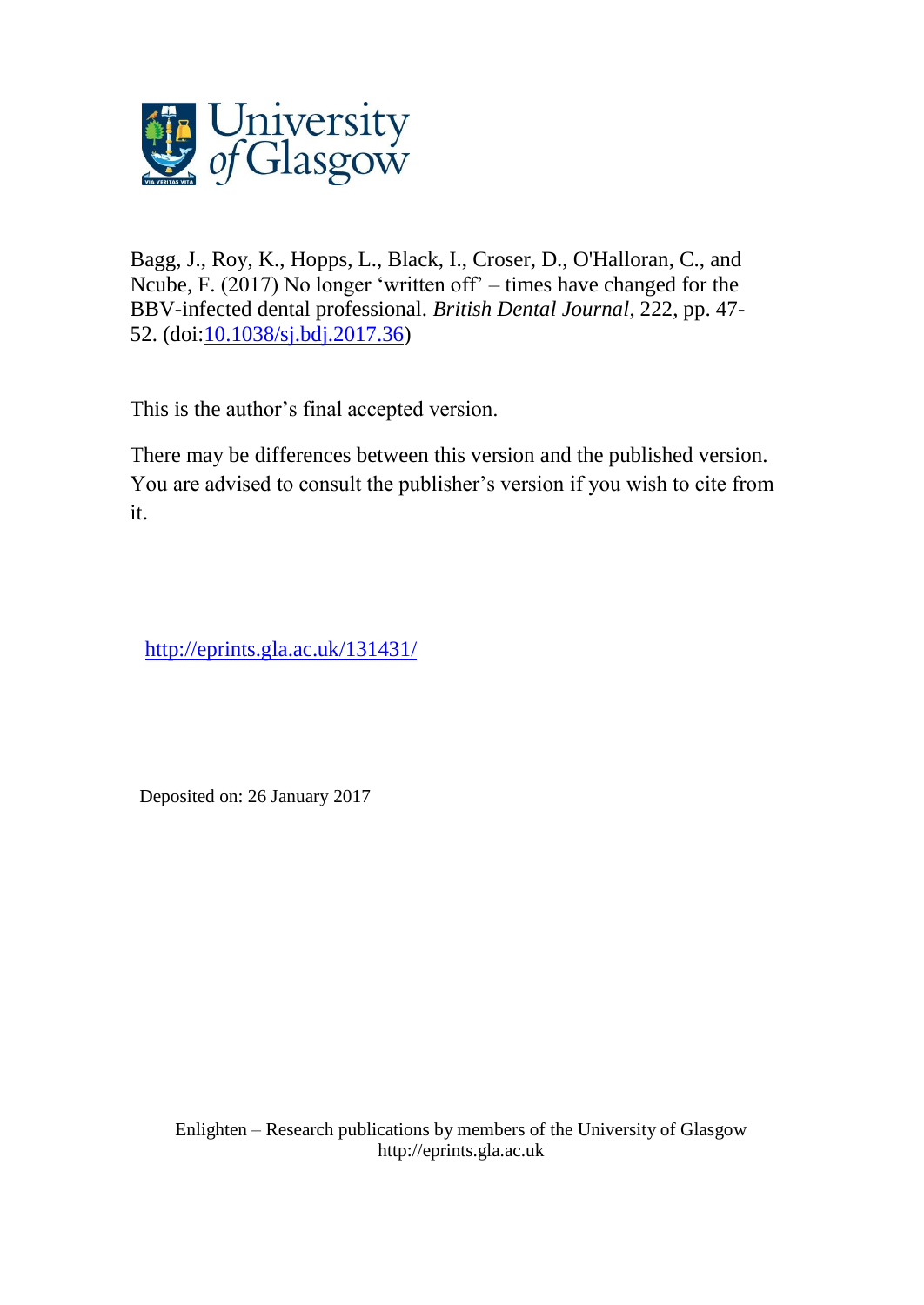## **No longer 'written off' – times have changed for the BBV-infected dental professional**

Jeremy Bagg<sup>a\*</sup>, Kirsty Roy<sup>b</sup>, Lorna Hopps<sup>a</sup>, Irene Black<sup>c</sup>, David Croser<sup>d</sup>, Charlotte O'Halloran<sup>e</sup> and Fortune Ncube<sup>e</sup>

aUniversity of Glasgow, Dental School, School of Medicine, Dentistry & Nursing, College of Medical, Veterinary & Life Sciences, Glasgow, UK **bNHS National Services Scotland, Health Protection Scotland, Glasgow, United Kingdom** <sup>c</sup>NHS Education for Scotland, Greater Glasgow and Clyde Health Board, Glasgow, UK dDental Protection, The Shard, 32 London Bridge St, London SE1 9SG eNational Infection Service, Public Health England, London, United Kingdom

## \*Corresponding author

| Address:   | University of Glasgow Dental School |
|------------|-------------------------------------|
|            | 378 Sauchiehall Street              |
|            | Glasgow                             |
|            | G <sub>2</sub> 3J <sub>Z</sub>      |
| Telephone: | +44 (0) 141 211 9741                |
| E-mail:    | Jeremy.bagg@glasgow.ac.uk           |

Running title: BBV infected dental professionals

Keywords: HIV; hepatitis B; hepatitis C; health clearance; dentistry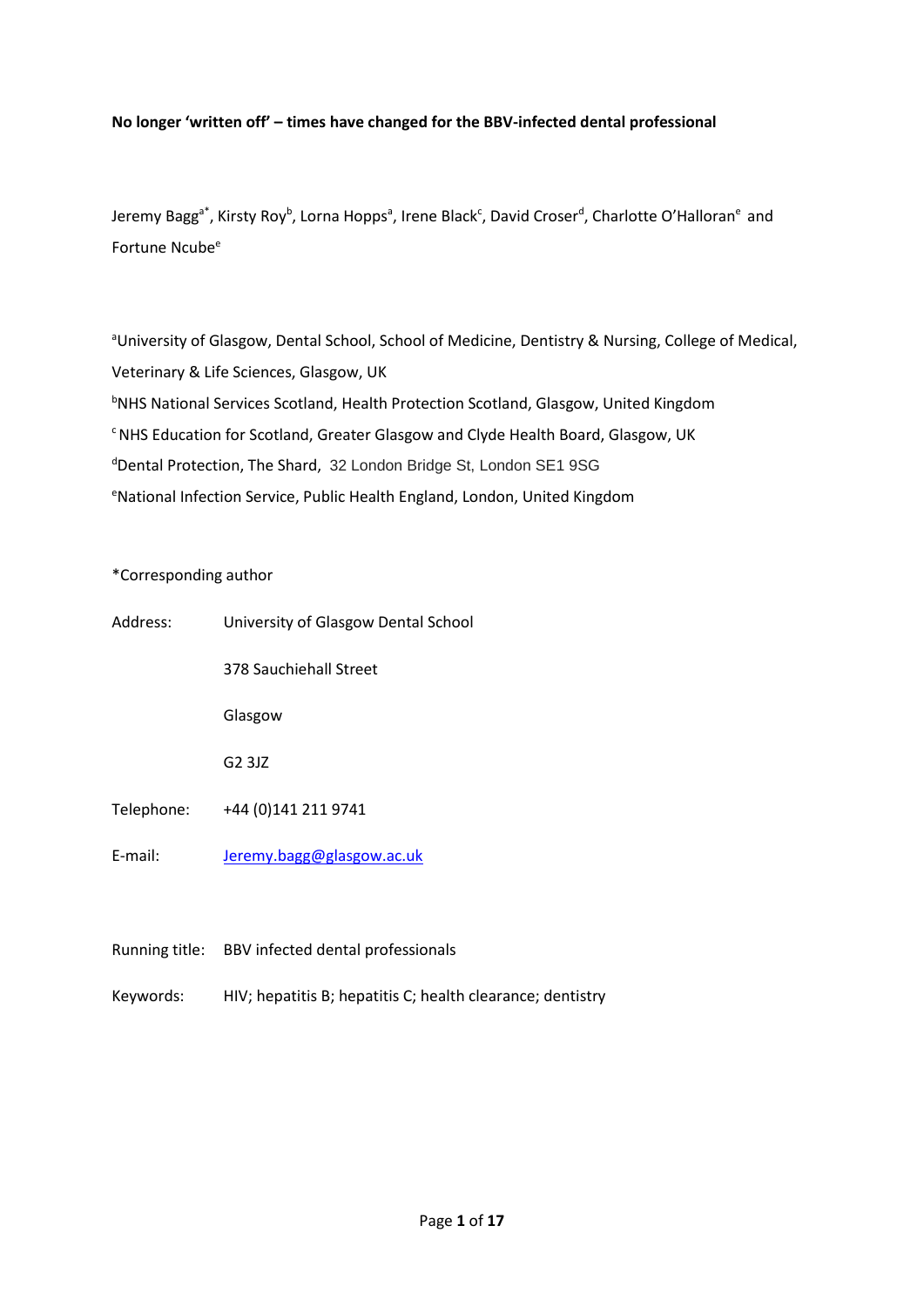## **Abstract**

There is a recognised potential risk of transmission of blood-borne viruses (BBVs) from infected healthcare workers to patients during exposure prone procedures (EPPs). The restrictions placed on performance of EPPs by infected clinicians in the UK have had a particularly significant impact on dentists, because of the exposure-prone nature of most dental procedures and the difficulties in identifying alternative career pathways in the profession that do not involve EPPs. More recently, the significant positive impact of antiviral drugs on viral load together with a re-categorisation of EPPs in dentistry have resulted in evolution of the guidance with a consequent significant improvement to the career prospects of dentists infected with BBVs. This paper provides an update for practitioners on the progress that has been made and outlines the current position with respect to practice restrictions.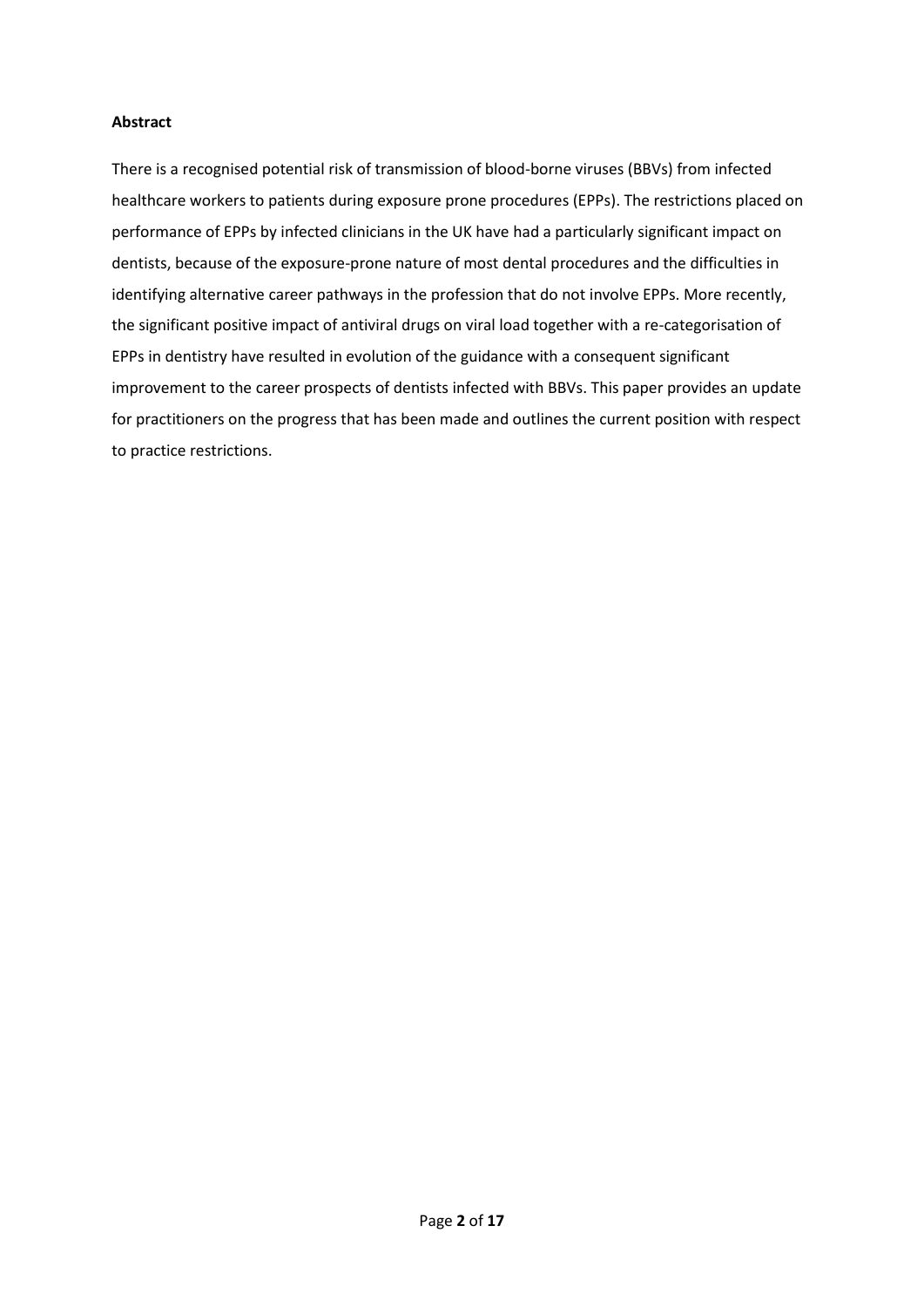#### **Background**

In 2006, David Croser<sup>[1](#page-14-0)</sup> wrote an opinion piece for the *British Dental Journal* entitled 'Written off', in which he described the plight of UK dentists infected with human immunodeficiency virus (HIV) and who, as a result, had to cease practising dentistry in the United Kingdom. The problems faced by dental practitioners infected with blood-borne viruses (BBVs) were particularly acute, because virtually all routine clinical dental procedures were classified as exposure-prone procedures (EPPs) according to the Department of Health definition: '*Those invasive procedures where there is a risk that injury to the worker may result in the exposure of the patient's open tissues to the blood of the worker. These include procedures where the worker's gloved hand may be in contact with sharp instruments, needle tips or sharp tissues (eg spicules of bone or teeth) inside a patient's open body cavity, wound or confined anatomical space, where the hand or fingertips may not be completely visible at all times*'. [2](#page-14-1) Clearly, there are very limited career options for dentists who are unable to perform EPPs. This original correspondence spawned a succession of letters and comments over several years in the *British Dental Journal* in support of changes to the guidance. [3-22](#page-14-2)

Since David Croser's paper in 200[6](#page-14-0)<sup>1</sup> there have been a number of incremental changes to guidance which significantly improve the outlook for BBV- infected healthcare workers (HCWs), including dentists, whose work involves EPPs. In particular the outcome of the work of the UK Department of Health Tripartite Working Group, which included members from the Advisory Group on Hepatitis (AGH), the Expert Advisory Group on AIDS (EAGA), the UK Advisory Panel for Healthcare Workers infected with Blood-borne Viruses (UKAP), the Department of Health (DH), the National AIDS Trust (NAT) and other outside experts provided a persuasive case for amendment of the guidance on HIV infected HCWs. The ensuing change, which now permits HIV-infected HCWs to perform EPPs under specific conditions, represented a major breakthrough when it was launched in January 2014.<sup>[23](#page-14-3)</sup>

It is important to recognise that whilst much of the debate in the *British Dental Journal* has focused on dentists infected with HIV, very similar problems were faced by clinicians infected with hepatitis B virus (HBV) and hepatitis C virus (HCV). Significant advances have also been made in respect of opportunities to return to work for those infected with these two viruses, but have been less well publicised. As for HIV, many of the changes have been made possible because of major advances in antiviral drug discovery and the evidence base surrounding the efficacy of these drugs in reducing the risk of transmission. Furthermore, recent review of the classification of EPPs in dentistry by UKAP has resulted in significant amendments which are likely to have a potentially positive impact for dentists infected with BBVs.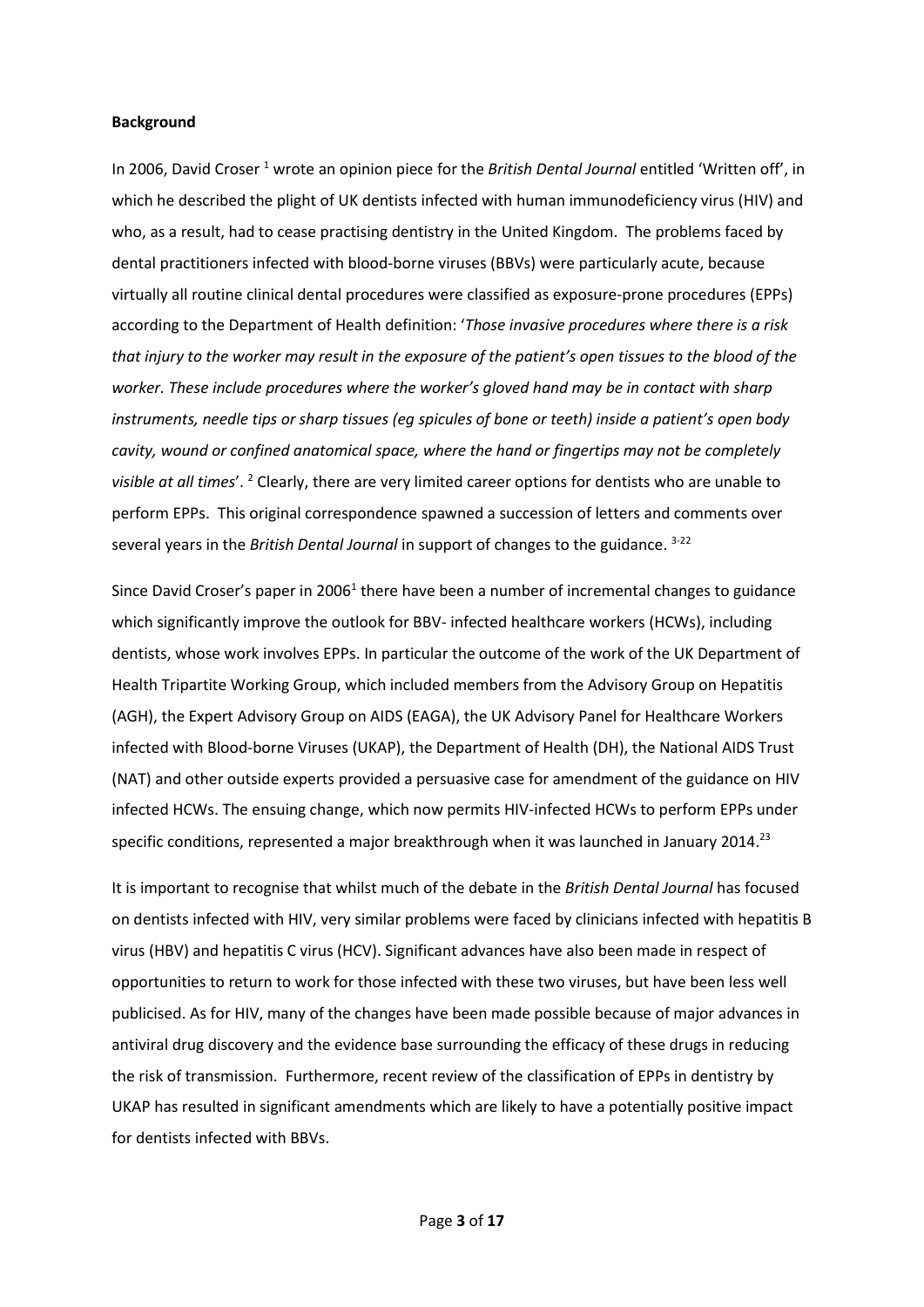Recognition should also be given to the response of the dental profession in engaging with the need for universal high standards of infection control when treating patients.<sup>[24](#page-14-4)</sup> Furthermore, the value of participating in a regular inspection of all dental surgeries by an independent third party mandated by law has had a significant impact through the work of the Care Quality Commission [\(http://www.cqc.org.uk/content/dentists\)](http://www.cqc.org.uk/content/dentists) and, in Scotland, the Combined Practice Inspection [\(http://www.sdpbrn.org.uk/completed-projects/combined-practice-inspection/\)](http://www.sdpbrn.org.uk/completed-projects/combined-practice-inspection/).

This paper aims to provide a summary of the background to the changes that have been introduced and ensure the reader is familiar with the current UK position for the management of BBV-infected HCWs.

### **Healthcare worker to patient transmissions**

Patient safety is the pre-eminent issue in all policy making in this area and it must be acknowledged that there have been verified transmissions of HIV, HBV and HCV to patients from infected HCWs, as referenced below. The risk of transmission depends not only on the procedure type and relative infectivity of the virus itself (HBV>HCV>HIV) but also on the HCW's viral load, which partly explains the complexity of the guidance. Our knowledge of the level of risk posed by HCWs to patients in this wide range of possible infective states has taken many years to accumulate. Much of that knowledge is based on epidemiological and molecular virological studies of identified transmissions, an evolving process which continues and a summary of which now follows.

## *HIV*

Since the early 1990s, dentistry has carried the burden of the first reported transmission of HIV from an infected HCW to a patient. The highly publicised and widely reported 'Florida Dentist' case, [25,](#page-14-5) [26](#page-14-6) in which six patients of David Acer were infected with HIV, caused significant public alarm<sup>[27,](#page-14-7) [28](#page-14-8)</sup> as well as concern among all those involved in healthcare delivery. Extensive molecular epidemiological investigations were undertaken<sup>[29,](#page-14-9) [30](#page-14-10)</sup> which showed that the dentist and the six patients were infected with very closely related strains of HIV, but the mechanism of the transmissions has never been identified. This incident was closely followed by two separate look back exercises relating to HIV-infected dentists in the USA,  $31, 32$  $31, 32$  neither of which identified any transmissions.

Since then, there have been only three further reported transmissions from HIV-infected HCWs. These incidents relate to transmission from an orthopaedic surgeon,<sup>[33,](#page-15-1) [34](#page-15-2)</sup> a nurse<sup>[35](#page-15-3)</sup> and an obstetrician, [36](#page-15-4) in each case to a single patient.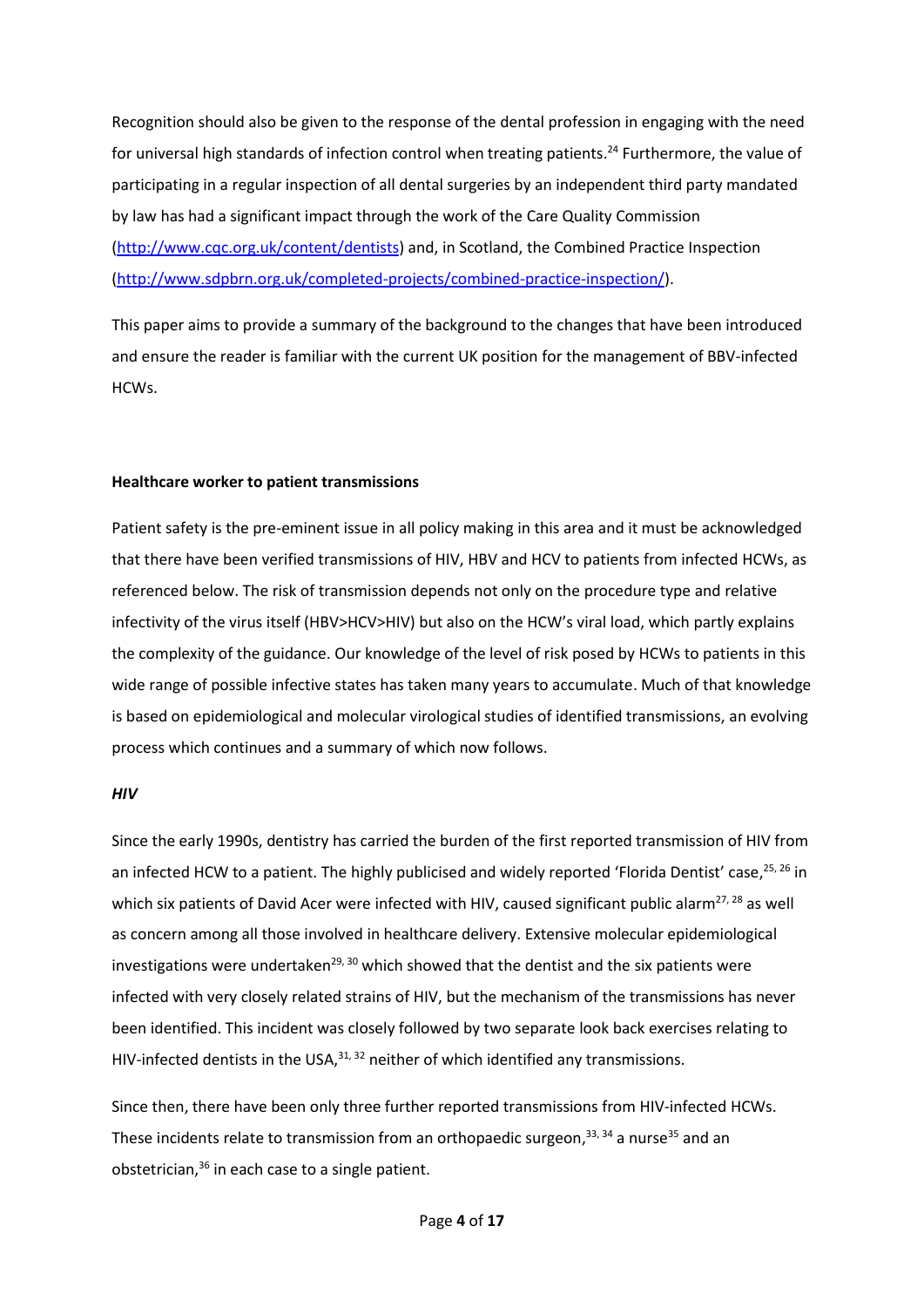In the final report of the DH Tripartite Working Group in 2011, the risk of transmission of HIV from an infected HCW to a patient during a category 1 or 2 EPP (which includes all procedures in general dental practice) was described as negligible.<sup>[37](#page-15-5)</sup> The risk estimate for an HIV-infected HCW on combination antiretroviral therapy (cART) transmitting HIV to a patient during a category 3 EPP ranged from 1 in 33,000 to 1 in 833,000.<sup>[37](#page-15-5)</sup>

#### *HBV*

Hepatitis B virus is the most infectious of the BBVs. A significant exposure of a non-immune HCW to a significant sharps injury from an HBeAg positive patient carries a 1 in 3 chance of transmission. Not surprisingly, therefore, the risk to patients from infected HCWs is correspondingly high. The first indications of a possible risk to patients emerged in 1974 [38-40](#page-15-6) with reports of acute hepatitis in patients of two chronically infected dentists. The evidence for risks from infected dental personnel became more concrete over the next few years.<sup>[41,](#page-15-7) [42](#page-15-8)</sup> An interesting review in 1986, which examined the potential for HBV transmission to patients from infected HCWs, identified dentistry as an especially high risk area, noting the common themes of HBeAg positivity in source HCWs and the impact of glove wearing.<sup>[43](#page-15-9)</sup> The preventive role of operating gloves was demonstrated graphically in one study of a dentist who infected 55 patients over a period of approximately three years when he operated un-gloved but did not infect any of 8000 subsequent patients once he commenced routine glove wearing.<sup>[44](#page-15-10)</sup> Whilst procedures such as glove use have had a major impact in reducing risk, it was clear that transmissions could still occur even when infection control procedures were followed , as exemplified by transmissions from a thoracic surgeon to 19 patients reported in 1996.<sup>[45](#page-15-11)</sup> This case, and others, of transmissions from HBeAg positive HCWs resulted in guidance which prevented such individuals from undertaking EPPs in the UK. [46](#page-15-12)

However, it subsequently became evident that HBeAg negative HCWs could also transmit HBV to patients.<sup>[47](#page-15-13)</sup> These HCWs were shown to have high HBV DNA levels and consequently a further tightening of regulation requiring measurement of viral load for those HCWs who were HBsAg positive but HBeAg negative was introduced. [48](#page-15-14)

Successful implementation and the efficacy of the policies for HBV infected HCWs has resulted in there being no detected transmission of HBV from HCWs to patients since the policy changed in 2000.

## *HCV*

There have been well characterised transmissions of HCV to patients during healthcare procedures.<sup>[49](#page-15-15)</sup> Most commonly these appear to have been related to unsafe use of injecting equipment and other

Page **5** of **17**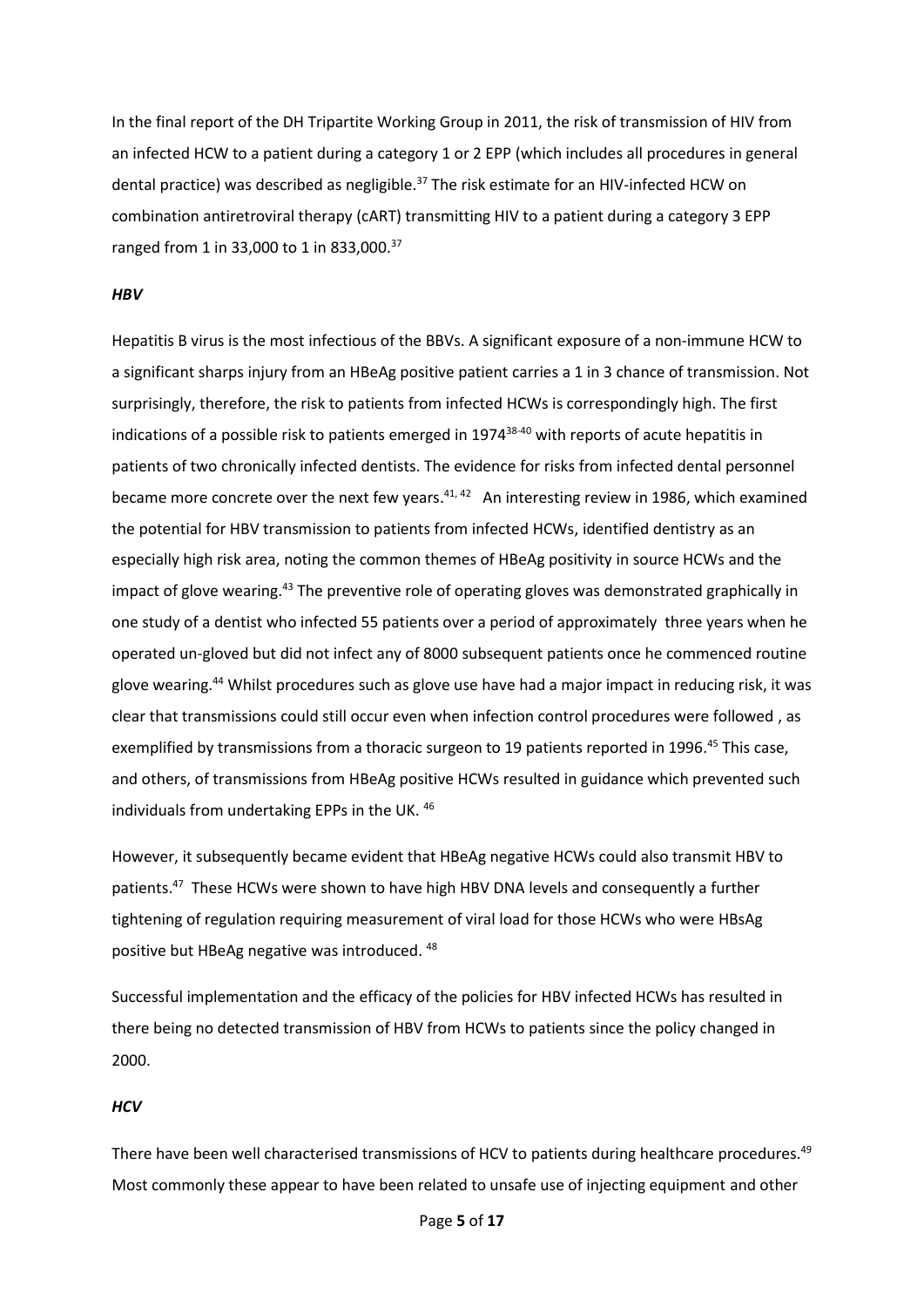infection control breaches,<sup>[50,](#page-15-16) [51](#page-15-17)</sup> but there have also been transmissions from infected HCWs to patients, typically cardiothoracic surgeons and obstetrician-gynaecologists.<sup>[49,](#page-15-15) [52](#page-16-0)</sup> To date, there have been no reported transmissions from infected dental professionals to patients.

There remain some uncertainties about routes of transmission of HCV in the healthcare setting, which explain the continuing EPP restrictions in the UK of HCV RNA-positive HCWs.

## **The impact of advances in anti-viral drugs on management of the infected health care worker**

Dramatic advances in the development of antiviral drugs have been made since the approval in 1963 of the first antiviral agent, idoxuridine, for use in humans. At the time of writing, 90 antiviral drugs have been approved for human use and there is an excellent recent review of the progress made over the past 50 years for the interested reader.<sup>[53](#page-16-1)</sup> It is fortunate that among the group of nine viral infections of humans for which effective antivirals have been developed, HBV, HCV and HIV are included. A summary of the current position for each virus follows below.

## *HIV*

The advances that have been made in both development and use of antiretroviral drugs in recent years have been highly significant.<sup>[54](#page-16-2)</sup> These drugs have had a positive impact on both the treatment of established infection and in prevention, although it is important to recognise that none are curative.

The clinical efficacy of combination antiretroviral chemotherapy became evident in the mid-1990's, resulting in the first set of published treatment guidelines in 1996. [55](#page-16-3) There are now multiple antiretroviral drugs available, with a variety of modes of action, rendering the management of HIV disease a highly specialised area of medicine. The complexities of drug types and clinical situations have resulted in a need for clear recommendations on how and when to use antiretroviral drugs, with a pace of change which is so fast that very regular updating is required. For example, the recommendations of the International Antiviral Society-USA Panel published in 2016<sup>[56](#page-16-4)</sup> replaced those published as recently as 2014,<sup>[57](#page-16-5)</sup> whilst the equivalent documents from the British HIV Association published in 2015 required an interim update for 2016 [\(http://www.bhiva.org\)](http://www.bhiva.org/).

Discovery of one of the newer classes of antiretroviral drugs known as integrase strand transfer inhibitor agents (InSTIs) has been a major step forward and regimens based on this class of drug are currently viewed as optimal for initial therapy. [56](#page-16-4) These drugs are highly effective at virological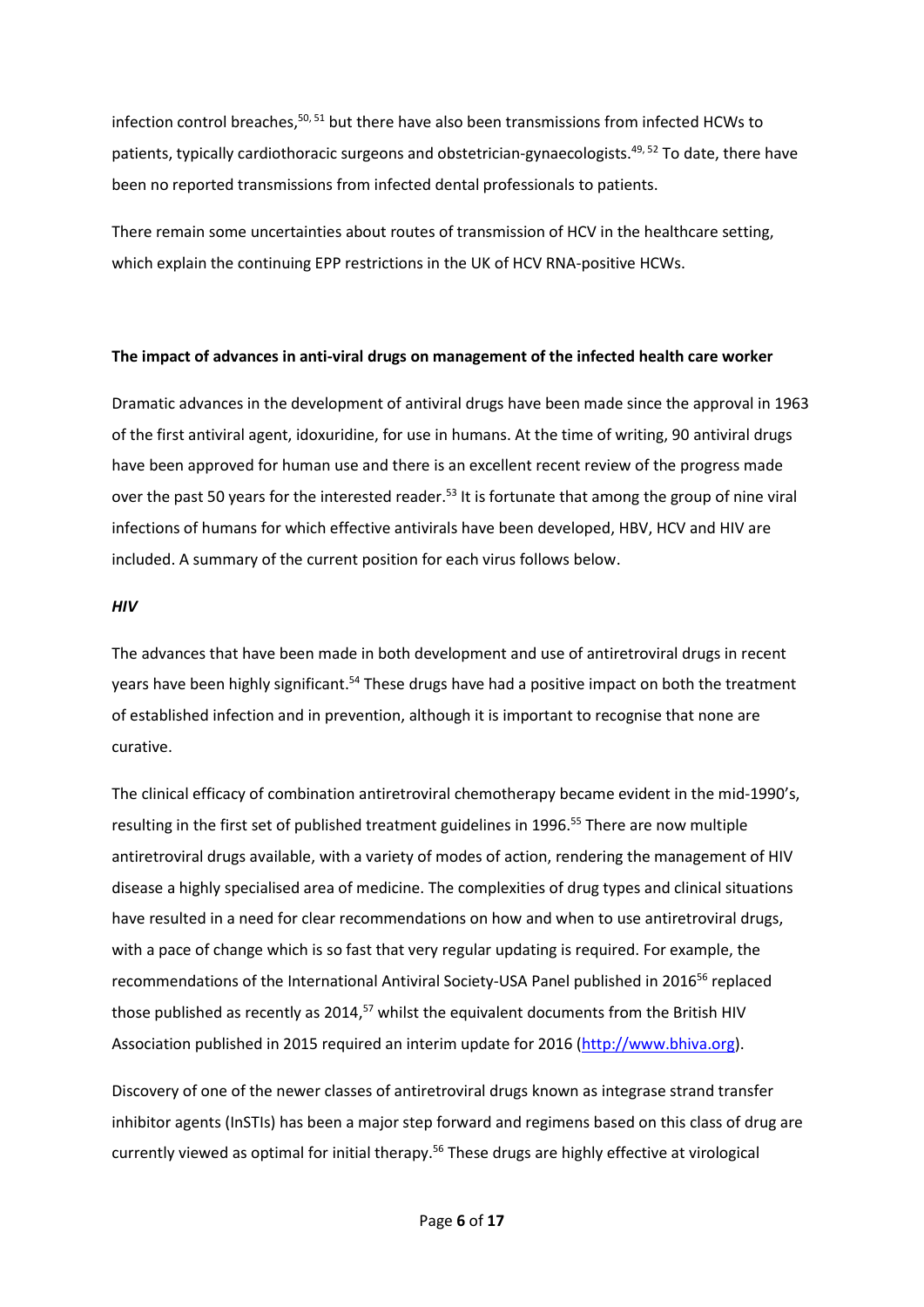suppression in comparison with other classes of antiretroviral drugs<sup>[58,](#page-16-6) [59](#page-16-7)</sup> and are extremely well tolerated. [60](#page-16-8)

In addition to the new drugs themselves, clinical trials have shown the benefits of beginning antiretroviral therapy early after infection,<sup>[56](#page-16-4)</sup> benefiting not only the individual patients but also making them significantly less infectious to their partners, [61](#page-16-9) thereby integrating treatment and prevention.

These drugs have highly significant relevance to HIV-infected HCWs who wish to undertake EPPs, by virtue of their ability to reduce the viral load to a level which poses no risk of transmission to patients,[23](#page-14-3) as described below. They are also, of course, the basis of HIV post-exposure prophylaxis following inoculation injuries. $62$ 

#### *HBV*

The antiviral drug treatment of patients with chronic hepatitis B infection has improved significantly in recent years, although a cure remains elusive.<sup>[63](#page-16-11)</sup> There are currently seven antiviral drugs that have approval for the treatment of chronic hepatitis B.<sup>[64](#page-16-12)</sup> These include immunomodulatory agents (interferon-alpha and pegylated interferon), oral nucleoside analogues (lamivudine, telbivudine and entecavir) and nucleotide analogues (adefovir and tenofovir). The nucleoside and nucleotide analogues are now the mainstay of treatment for chronic hepatitis B. Their efficacy has been demonstrated in normalising ALT, HBV DNA suppression, HBeAg seroconversion, reducing progression of liver fibrosis and reducing the rate of decompensation. [64](#page-16-12) These drugs, which are very effective at suppressing viral replication in the long term, appear to be safe and largely free of side-effects.<sup>[64](#page-16-12)</sup> As with any antiviral treatment that is taken in the long term, resistance is a concern, but tenofovir and entecavir have both so far demonstrated low rates of resistance. [65-67](#page-16-13) The value of these drugs in supporting dentists who are chronic hepatitis B carriers and who wish to return to undertaking EPPs in dental practice is described later in this paper.

#### *HCV*

The transformational progress that has been made recently in the development of new antiviral drugs for hepatitis C has been remarkable, but accompanied by controversies regarding the costs of the medication which have been reported widely in the media.<sup>[68,](#page-16-14) [69](#page-16-15)</sup> It was not long ago that the only treatment available was a combination of pegylated interferon and ribavirin, which was administered for 24 or 48 weeks depending on the genotype of the infecting strain.<sup>[70](#page-16-16)</sup> Since then, understanding of the replication cycle of HCV has improved, allowing the development of direct acting antiviral agents (DAAs), which target HCV-encoded proteins that are essential for viral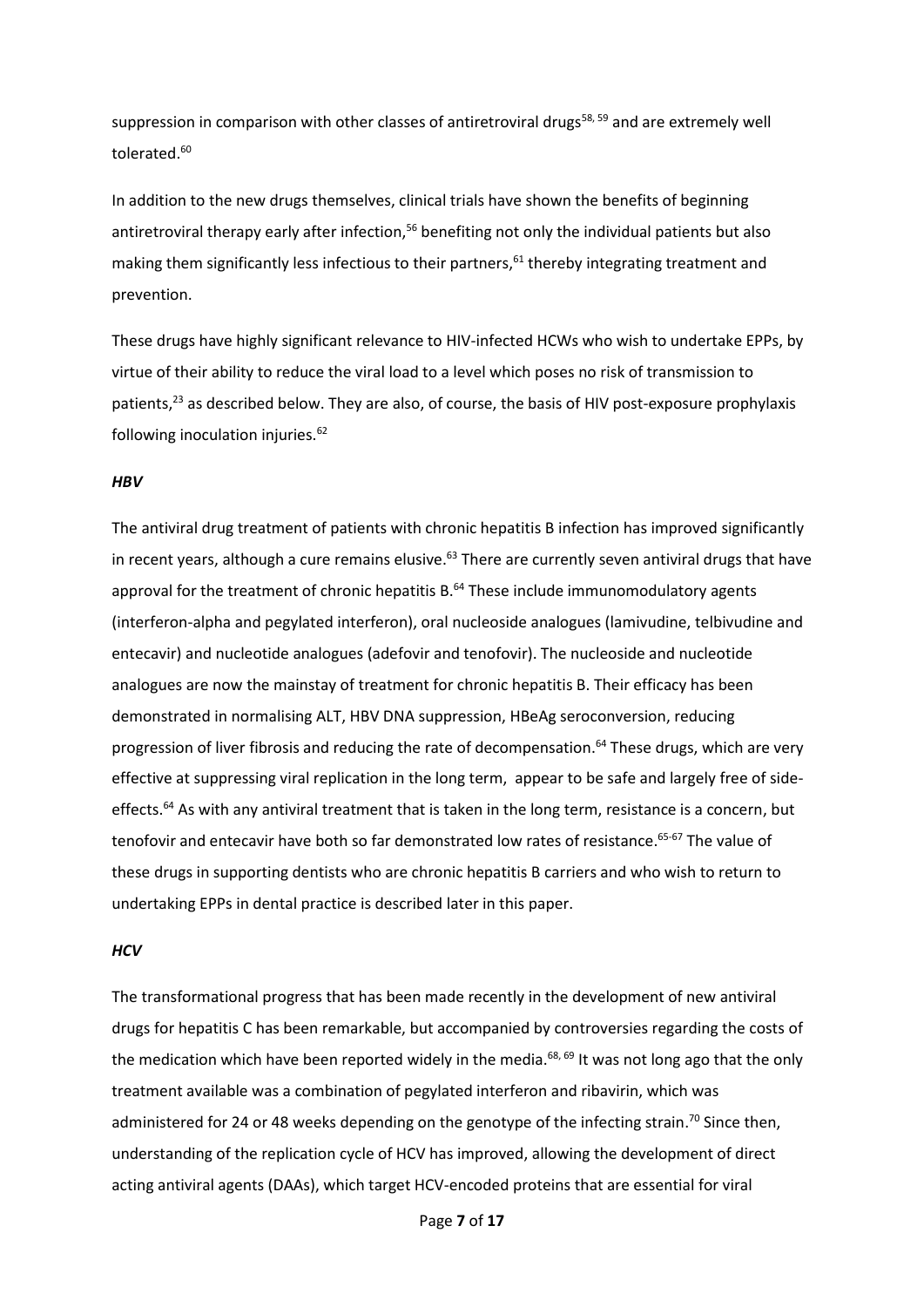replication.<sup>[71](#page-17-0)</sup> In 2011, the first generation protease inhibitors boceprevir and telaprevir were licensed for treatment of genotype 1 HCV infections and since then second generation protease inhibitors such as sofosbuvir and ledipasvir, with even better efficacy against multiple genotypes, fewer drug-drug interactions and with excellent tolerance and safety profiles have emerged.<sup>[70](#page-16-16)</sup> The proportion of patients receiving the new oral antiviral regimens who achieve a Sustained Viral Response (SVR), which equates to a cure, is increasing constantly,<sup>[71](#page-17-0)</sup> with data from both clinical trials and real world use indicating SVRs in excess of 90%.<sup>[72,](#page-17-1) [73](#page-17-2)</sup>

## **Current management of BBV infected healthcare workers**

The previous two sections of this paper have outlined advances in our understanding of the risks of transmission of BBVs from healthcare workers to patients and the mitigation of risk that is possible as a result of the massive advances in antiviral drug discovery and approval for clinical use in humans. Table 1 summarises the current UK health clearance criteria that must be satisfied before a healthcare worker can undertake EPPs.

In order to appreciate the steps forward that have been made, it is important to recall that until 2014 no HIV-infected HCWs were permitted to undertake EPPs in the UK. A combination of antiretroviral drug treatment and regular occupational / medical health surveillance, including measurement of HIV viral load every three months to ensure that it remains < 200 copies/ml, now provides an opportunity for those who respond to the medication to return to undertaking EPPs. Similarly, antiviral drugs active against HBV now provide an opportunity for chronic HBV carriers who satisfy the criteria around e-antigen status, viral load and regular monitoring to return to performing EPPs.

Despite the major advances in HCV anti-viral drug development described earlier, HCWs who are HCV RNA-positive are still not permitted to undertake EPPs. However, with arrival of the new oral antiviral regimens described above, treatment and cure have become realistic expectations, providing a way forward for HCV-infected HCWs who are required to undertake EPPs.

#### **Re-classification of exposure-prone procedures in dentistry**

The risk of transmission of a BBV from an infected HCW to a patient is related ultimately to the infectivity of the virus, the viral load of the HCW and the volume of blood that is transferred during the incident. Whilst the first two of these criteria can be determined scientifically, this is more

Page **8** of **17**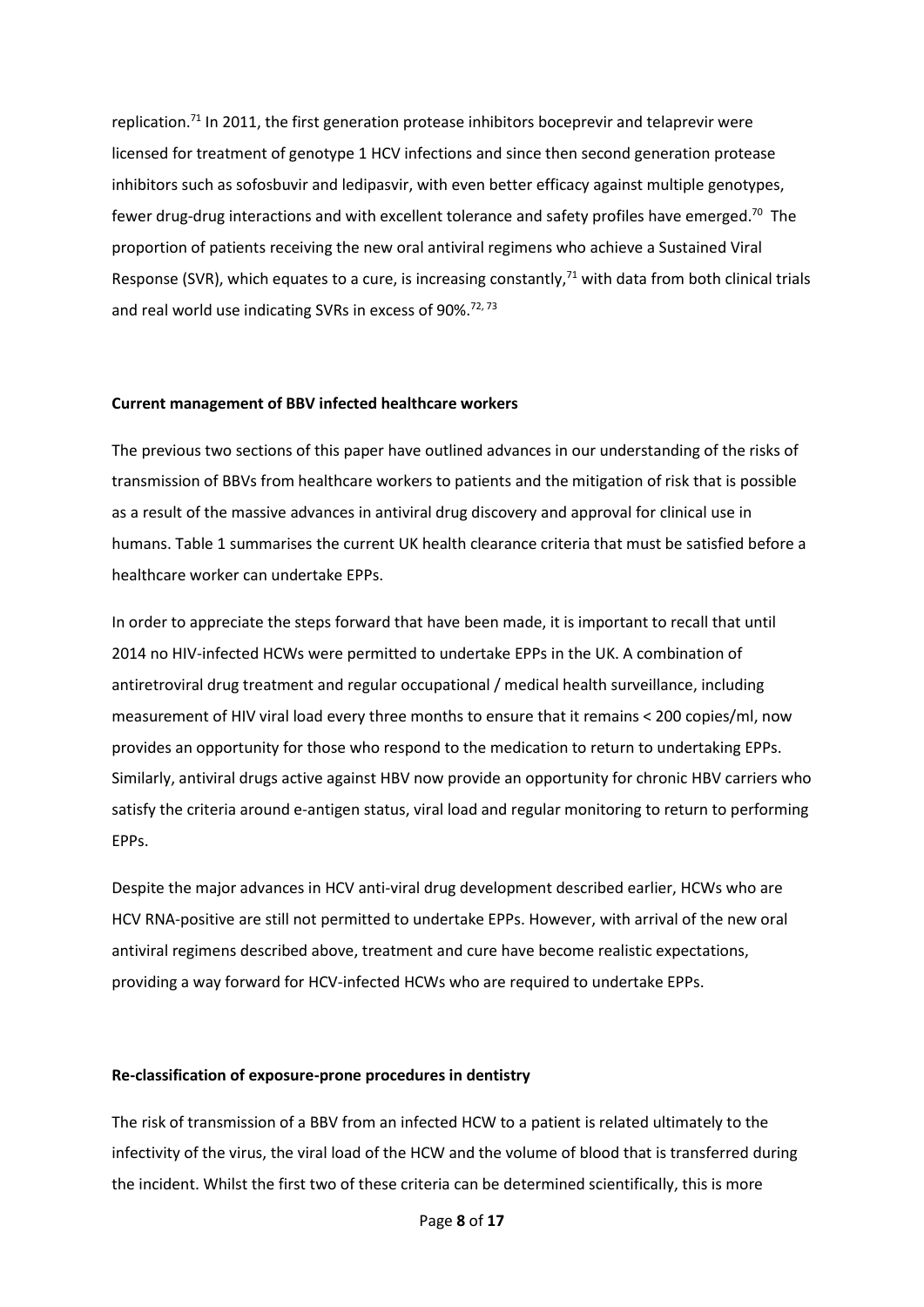difficult for the latter. The approach taken has been to determine the risk of so called 'bleed back' from a HCW into the tissues of a patient should an injury occur during specific medical or dental procedures.

Traditionally this has been managed by determining whether individual clinical interventions satisfy the Department of Health definition of an EPP, as defined earlier[.](#page-14-1) <sup>2</sup> Those that are defined as EPPs are then sub-divided into Categories 1-3 in order of increasing risk of bleed-back. This categorisation, which depends largely on expert opinion, is undertaken by groups of experienced clinicians and experts for each clinical specialty on behalf of UKAP, which administers the process.

The first classification of dental procedures was undertaken in 2001, by an expert group which included significant input from the British Dental Association. Those involved followed closely the DH definition, which includes the phrase '*These* (EPPs) *include procedures where the worker's gloved hand may be in contact with sharp instruments, needle tips or sharp tissues (eg spicules of bone or teeth) inside a patient's open body cavity, wound or confined anatomical space, where the hand or fingertips may not be completely visible at all times*'.[2](#page-14-1)

By definition, therefore, all intra-oral procedures in the fully or partially dentate mouth were classified as exposure-prone. The only dental procedures classified as not being EPPs were: the taking of extra-oral radiographs; visual and digital examination of the head and neck; visual and digital examination of the edentulous mouth; prescription of antibiotics or other drugs; and intravenous sedation. Clearly, the impact on dentists who were excluded from performing EPPs by virtue of their BBV status was absolute, since it was impossible to deliver the vast majority of care that is normally offered in dental practice and, in effect, impossible to work as a dental practitioner.

When dental EPPs were reviewed in 2015, knowledge from patient notification exercises since 2001 provided valuable information on the level of risk to patients from infected dentists. Furthermore, it was agreed that injuries to dentists' gloved fingers from patients' teeth and which may result in bleed-back are essentially non-existent. For that reason the word 'teeth' was removed from the definition of EPPs. The effect was to allow re-categorisation of a significant number of procedures from Level 1 EPPs to non-exposure prone activities. Thus, in March 2016, the UKAP specialist dental working group published a revised categorisation of EPPs and non-EPPs carried out in general dental practice, according to the revised definition: '*EPPs include procedures where the worker's gloved hands may be in contact with sharp instruments, needle tips or sharp tissues inside a patient's open body cavity, wound or confined anatomical space where the hands or fingertips may not be completely visible at all times'.* The full details can be accessed at: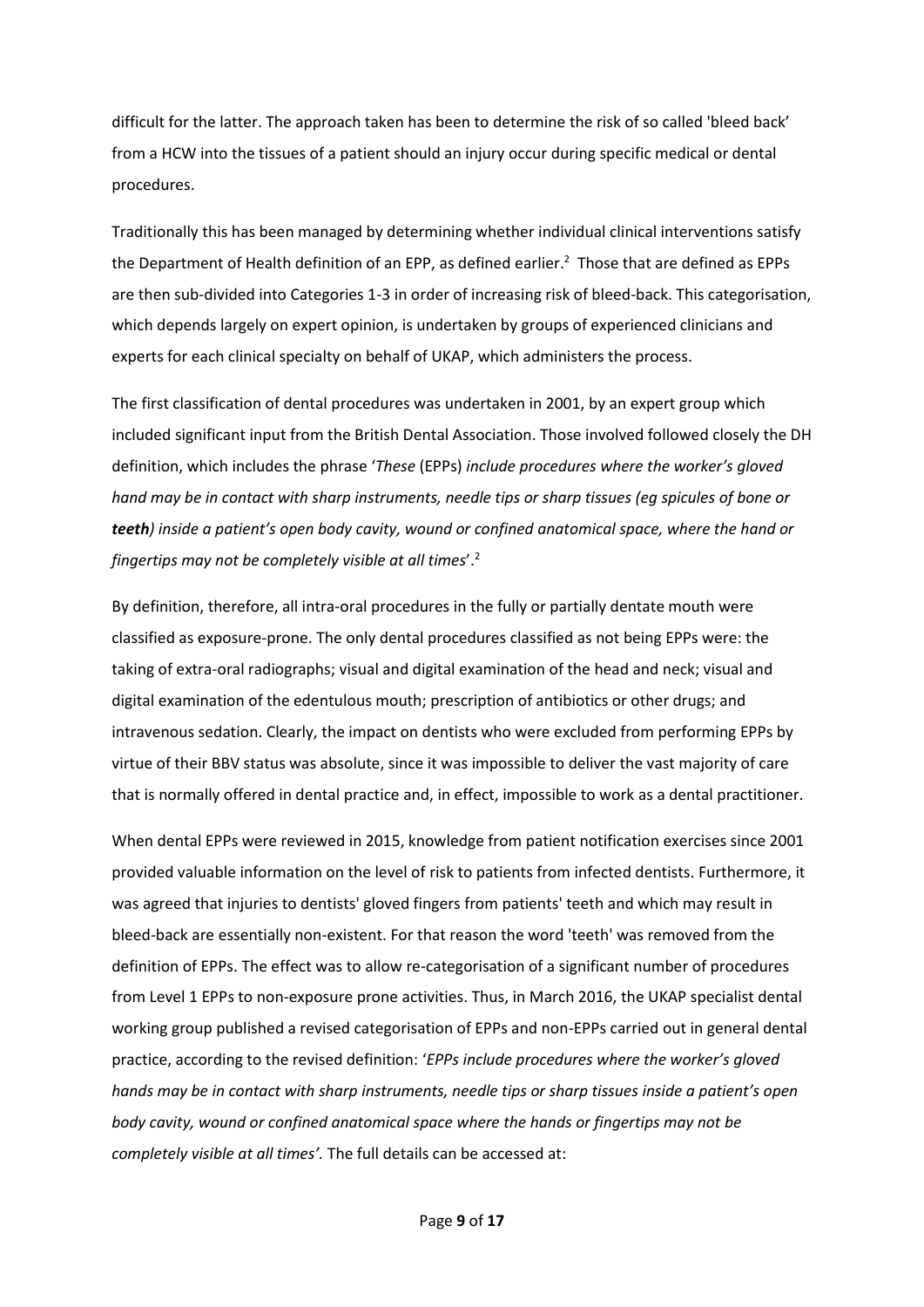# [https://www.gov.uk/government/publications/general-dentistry-exposure-prone-procedure](https://www.gov.uk/government/publications/general-dentistry-exposure-prone-procedure-categorisation)[categorisation](https://www.gov.uk/government/publications/general-dentistry-exposure-prone-procedure-categorisation)

This re-categorisation of EPPs in dentistry is summarised in Tables 2 and 3. It will potentially allow currently EPP-restricted dentists to perform a wider range of duties as many procedures have now been downgraded to non-exposure-prone, including routine oral examination.

# **Conclusions**

The highly vocational nature of a dental degree and the sparse opportunities for entering subspecialities in dentistry, such as dental public health, which do not require the performance of EPPs have resulted in disastrous career-ending situations for a significant number of BBV - infected UK dental practitioners in the past. The personal impact on the dentist, his/her family, not to mention the practice staff and patients, is devastating[.](#page-14-2)<sup>3</sup> For some of those professional colleagues, the changes described in this paper have come, sadly, too late but the authors are aware that some have now been able to return to work, and in future the change will facilitate a degree of continuity for those who choose a career in dentistry.

The outstanding protection provided by the hepatitis B vaccine, with protection lasting for up to 30 years, $74$  was the first important step in reducing the number of HCWs infected with HBV and therefore reducing risk of onward transmission to patients. The impact of new antiviral drugs represents a second wave of progress in relation to all three BBVs and the future does look increasingly bright as even more effective regimens become available, a view reflected by experts in the field.[75,](#page-17-4) [76](#page-17-5)

Whilst it may be a fanciful, optimistic view, there is every possibility that by the end of the next decade, no dental professionals, or any other HCWs for that matter, will be required to cease undertaking EPPs long term on the basis of their BBV status – truly an end to being 'written off'.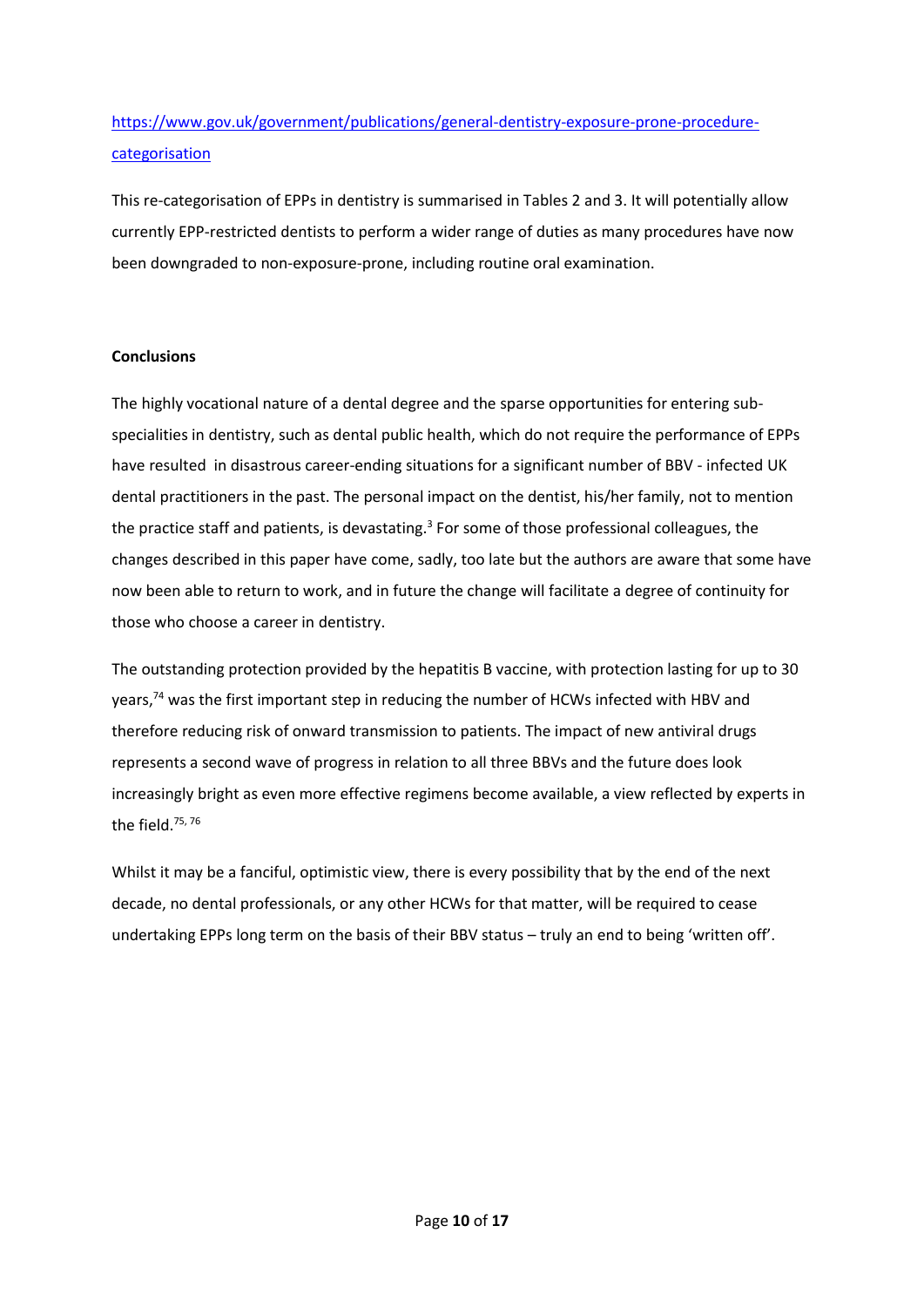| Table 1 Blood-borne virus status and summary of criteria to be met for exposure prone procedure clearance in<br><b>UK healthcare workers</b> |                                                                                                                                |  |
|----------------------------------------------------------------------------------------------------------------------------------------------|--------------------------------------------------------------------------------------------------------------------------------|--|
| <b>Virus</b>                                                                                                                                 | <b>Infective status</b>                                                                                                        |  |
|                                                                                                                                              | HBeAg negative healthcare workers may perform EPPs if they:                                                                    |  |
| <b>Hepatitis B</b>                                                                                                                           | $a$ ) have a viral load <300 IU/ml (either from natural suppression or 12 months<br>after cessation of antiviral therapy), and |  |
|                                                                                                                                              | be subject to annual plasma viral load monitoring, and<br>b)                                                                   |  |
|                                                                                                                                              | be under joint supervision of a consultant occupational physician and their<br>C)<br>treating physician,                       |  |
|                                                                                                                                              | HBeAq neqative healthcare workers with a pre-treatment viral load of 300 IU/ml -<br>30,000 IU/ml may perform EPPs if they:     |  |
|                                                                                                                                              | a) have a viral load <300 IU/ml whilst on continuous antiviral therapy, and                                                    |  |
|                                                                                                                                              | be subject to plasma viral load monitoring every three months, and<br>b)                                                       |  |
|                                                                                                                                              | be under joint supervision of a consultant occupational physician and their<br>C)<br>treating physician,                       |  |
|                                                                                                                                              | Must be HCV RNA negative:                                                                                                      |  |
| <b>Hepatitis C</b>                                                                                                                           | a) as a consequence of natural clearance, or                                                                                   |  |
|                                                                                                                                              | b) at 6 months after cessation of antiviral therapy,                                                                           |  |
|                                                                                                                                              | Must either:                                                                                                                   |  |
| <b>HIV</b>                                                                                                                                   | a) be on effective combination antiretroviral therapy (CART), and                                                              |  |
|                                                                                                                                              | b) have a plasma viral load <200 copies/ml, or                                                                                 |  |
|                                                                                                                                              | c) be an elite controller <sup>1</sup> , and                                                                                   |  |
|                                                                                                                                              | be subject to plasma viral load monitoring every three months, and<br>a)                                                       |  |
|                                                                                                                                              | be under joint supervision of a consultant occupational physician and their<br>e)<br>treating physician, and                   |  |
|                                                                                                                                              | be registered with the UKAP-OHR<br>f)                                                                                          |  |

**.** 

 $1$  An elite controller is defined as a person living with HIV who is not receiving antiretroviral therapy and who has maintained their viral load below the limits of assay detection for at least 12 months, based on at least three separate viral load measurements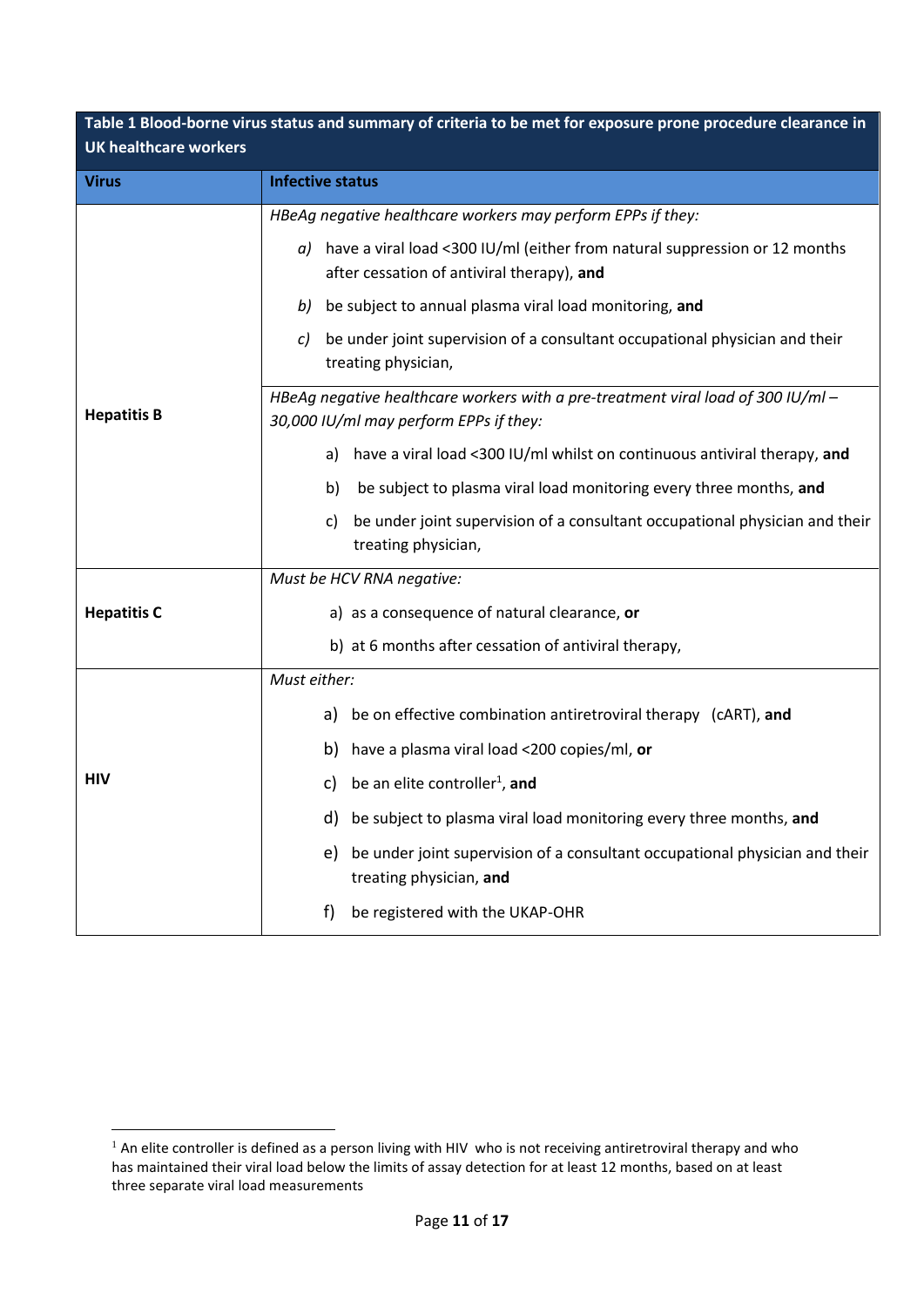| Table 2 Dental procedures that are NOT exposure prone                                                     |  |  |
|-----------------------------------------------------------------------------------------------------------|--|--|
| <b>Procedure</b>                                                                                          |  |  |
| The taking of intra and extra-oral radiographs                                                            |  |  |
| Visual and digital examination of the head and neck including soft tissue palpation                       |  |  |
| Prescription of antibiotics or other drugs                                                                |  |  |
| Intravenous sedation                                                                                      |  |  |
| Routine oral examination, using mirror and any necessary probes                                           |  |  |
| All work associated with the construction or replacement of complete or partial dentures - excluding      |  |  |
| any prior surgical preparation of the hard or soft tissue                                                 |  |  |
| Preventive procedures: oral hygiene instruction, fissure sealing, topical fluoride applications, saliva   |  |  |
| samples                                                                                                   |  |  |
| Taking impressions                                                                                        |  |  |
| Topical application of, or irrigation with, therapeutic agents                                            |  |  |
| Suture removal where the hands or fingertips are completely visible at all times                          |  |  |
| Supra-gingival or sub-gingival scaling of teeth using an ultrasonic/piezo-sonic scaler                    |  |  |
| Polishing of teeth or restorations using a slow-speed hand piece with flexible polishing discs, polishing |  |  |
| cups or brushes.                                                                                          |  |  |
| Electro-cautery                                                                                           |  |  |
| Use of laser when administered external to oral cavity                                                    |  |  |
| Placement of dressings and temporary restorations not requiring tooth preparations                        |  |  |
| Orthodontic procedures using removable appliances or aligner techniques e.g. Invisalign®, except          |  |  |
| where interdental stripping with an abrasive strip is required                                            |  |  |
| Re-implantation of tooth/teeth following trauma (F0830) without bone removal                              |  |  |
| Bleaching of teeth, excluding the use of any rotary instrument to provide access required for internal    |  |  |
| bleaching                                                                                                 |  |  |

Botox or fillers for modification of facial aesthetics administered external to oral cavity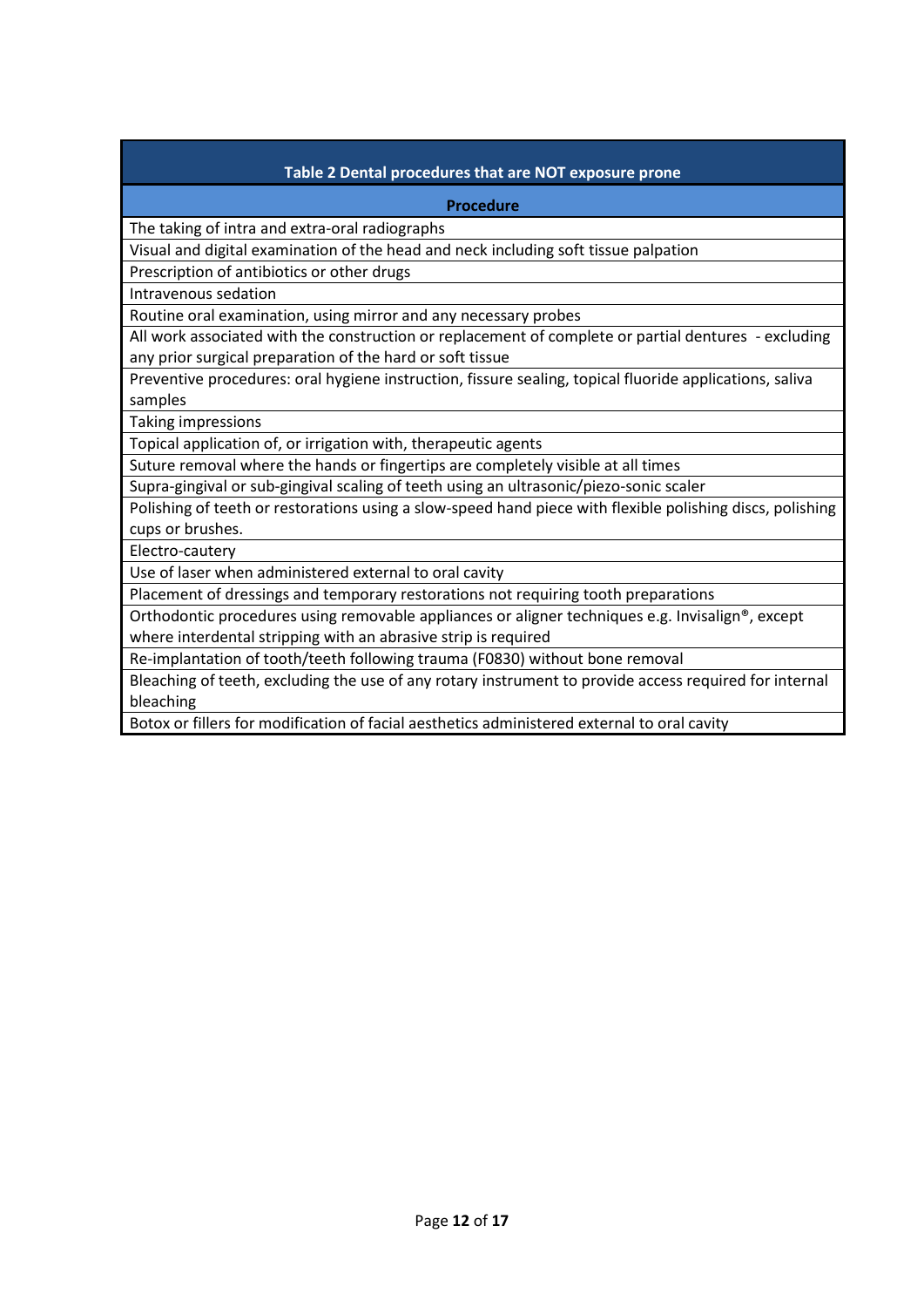| Table 3 Categorisation of exposure prone procedures in dentistry |                                                                                                              |  |
|------------------------------------------------------------------|--------------------------------------------------------------------------------------------------------------|--|
| <b>EPP Category</b>                                              | <b>Procedure</b>                                                                                             |  |
| Level 1<br>(Lowest risk of bleedback)                            | Local anaesthetic injections                                                                                 |  |
|                                                                  | Interdental stripping with a rotary device or abrasive strips for<br>orthodontic purposes                    |  |
|                                                                  | Biopsy of lip (F0620)                                                                                        |  |
|                                                                  | Suture of lip (F0530)                                                                                        |  |
|                                                                  | Polishing of teeth or restorations using finishing burs in high-speed<br>handpieces                          |  |
|                                                                  | Suture removal where the hands or fingertips are not completely<br>visible at all times                      |  |
|                                                                  | Supra-gingival or sub-gingival scaling of teeth using hand<br>instruments                                    |  |
|                                                                  | Use of high-speed hand pieces for procedures such as intra-coronal<br>restorations and crown and bridge work |  |
|                                                                  | Polishing, finishing or removing overhangs from restoration                                                  |  |
|                                                                  | Periodontal surgery                                                                                          |  |
|                                                                  | Root canal therapy                                                                                           |  |
|                                                                  | Root end surgery e.g. apicectomies                                                                           |  |
| <b>Level 2</b>                                                   | Extractions of teeth including packing and suturing of sockets                                               |  |
|                                                                  | Orthodontic procedures with fixed appliances<br>Placement of temporary anchorage devices in the context of   |  |
| (Intermediate risk of                                            | orthodontic practice                                                                                         |  |
| bleedback)                                                       | All other dento-alveolar surgery including:                                                                  |  |
|                                                                  | "Surgical removal of impact/buried tooth/teeth (F0910)";                                                     |  |
|                                                                  | "Surgical removal of complicated buried roots (F0950)";                                                      |  |
|                                                                  | "Enucleation of cyst of jaw (F1810)"                                                                         |  |
|                                                                  | Surgical removal of intra-oral soft tissues, including biopsies                                              |  |
|                                                                  | Frenotomy/frenectomy of tongue (F2620)                                                                       |  |
|                                                                  | Suturing of intra-oral soft tissue injuries<br>Surgical placement of dental implant                          |  |
|                                                                  |                                                                                                              |  |
| <b>Level 3</b>                                                   |                                                                                                              |  |
|                                                                  | <b>NONE</b>                                                                                                  |  |
| (Higher risk of bleedback)                                       |                                                                                                              |  |
|                                                                  |                                                                                                              |  |

*More extensive oral and maxillo-facial surgery is outwith the present consideration of "general dentistry". Those procedures are considered as general surgery.*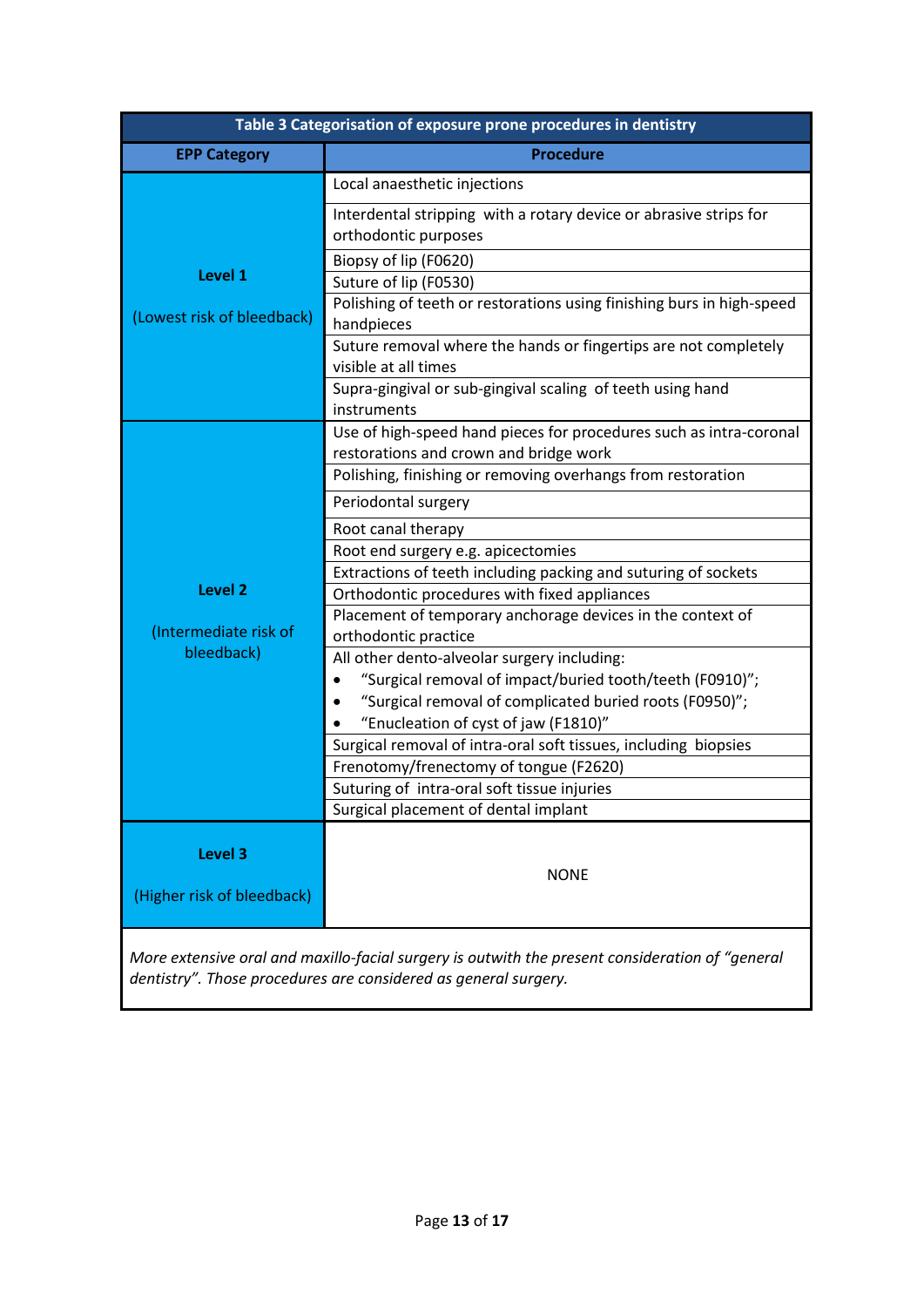# **References**

- <span id="page-14-0"></span>**1.** Croser D. Written off. *Br Dent J* 2006; **201**: 497-499.
- <span id="page-14-1"></span>**2.** Department of Health. *Health* c*learance for tuberculosis, hepatitis B, hepatitis C and HIV: New healthcare workers. London,* 2007. Available at: [https://www.gov.uk/government/publications/new-healthcare-workers-clearance-for](https://www.gov.uk/government/publications/new-healthcare-workers-clearance-for-hepatitis-b-and-c-tb-hiv)[hepatitis-b-and-c-tb-hiv](https://www.gov.uk/government/publications/new-healthcare-workers-clearance-for-hepatitis-b-and-c-tb-hiv)
- <span id="page-14-2"></span>**3.** Anonymous. 'This was something that happened to someone else' - an HIV positive dentist explains. *Br Dent J* 2006; **201**:697-698.
- **4.** Martin MV. Illogical guidance. *Br Dent J* 2006; **201**: 687.
- **5.** Lewis K. Unacceptable treatment. *Br Dent J* 2006; **201**: 687.
- **6.** Husband J. Lacking evidence base. *Br Dent J* 2006; **201**: 687.
- **7.** Hunt JM. No justification. *Br Dent J* 2006; **201**: 687-688.
- **8.** Erridge P. Change the policy. *Br Dent J* 2007; **202**: 2.
- **9.** Marianos D. Review the evidence. *B Dent J* 2007; **202**: 2-3.
- **10.** Reznik DA. An arcane policy. *Br Dent J* 2007; **202**: 3.
- **11.** Walsh J, Lacey O, Saunders D. Welcoming discussion. *Br Dent J* 2007; **202**: 3.
- **12.** Anonymous. Fit to sweep roads. *Br Dent J* 2007; **202**: 54.
- **13.** McIntyre I. The caring face. *Br Dent J* 2007; **202**: 54-55.
- **14.** Raven G. A grave injustice. *Br Dent J* 2007; **202** :55-56.
- **15.** Croser D. Dispassionate assessment. *Br Dent J* 2007; **202**: 176.
- **16.** Hancocks S. Blood-borne one year on. *Br Dent J* 2007; **203**: 439.
- **17.** Lynn T. HIV rules. *Br Dent J* 2009; **206**: 508-509.
- **18.** Williams M. The HIV positive dentist in the United Kingdom a legal perspective. *Br Dent J* 2009; **207**: 77-81.
- **19.** Croser D. Time heals everything. *Br Dent J* 2010; **209**: 589.
- **20.** Reid AP. Needless waste. *Br Dent J* 2010; **209**: 591.
- **21.** Sharma R. An outdated practice. *Br Dent J* 2011; **210**: 150.
- **22.** Williams M. The HIV positive dentist in the United Kingdom the dilemma of the undiagnosed clinician. *Br Dent J* 2011; **210**: 375-379.
- <span id="page-14-3"></span>**23.** Public Health England. *The Management of HIV infected Healthcare Workers who perform exposure prone procedures: updated guidance, January 2014.* Available at: [https://www.gov.uk/government/publications/hiv-infected-healthcare-workers-and](https://www.gov.uk/government/publications/hiv-infected-healthcare-workers-and-exposure-prone-procedures)[exposure-prone-procedures](https://www.gov.uk/government/publications/hiv-infected-healthcare-workers-and-exposure-prone-procedures)
- <span id="page-14-4"></span>**24.** Department of Health. *Health Technical Memorandum 01-05: Decontamination in primary care dental practices*. *2013 edition*. Leeds 2013.
- <span id="page-14-5"></span>**25.** Ciesielski C, Marianos D, Ou CY, Dumbaugh R, Witte J, Berkelman R *et al*. Transmission of human immunodeficiency virus in a dental practice. *Ann Intern Med* 1992; **116**: 798-805.
- <span id="page-14-6"></span>**26.** Centers for Disease Control, Prevention. Update: investigations of persons treated by HIVinfected health-care workers - United States. *MMWR Morbid Mortal Wkly Rep* 1993; **42**: 329-331, 337.
- <span id="page-14-7"></span>**27.** Gentry EM, Nowak G, Salmon CT, Gerbert B, Bleecker T, Colclough GJ *et al*. Addressing the public's concerns about human immunodeficiency virus transmission in health-care settings. *Arch Intern Med* 1993; **153**: 2334-2340.
- <span id="page-14-8"></span>**28.** Gerbert B, Bleecker T, Berlin M, Coates TJ. HIV-infected health care professionals. Public opinion about testing, disclosing, and switching. *Arch Intern Med* 1993; **153**: 313-320.
- <span id="page-14-9"></span>**29.** Ou CY, Ciesielski CA, Myers G, Bandea CI, Luo CC, Korber BT *et al.* Molecular epidemiology of HIV transmission in a dental practice. *Science* 1992; **256**: 1165-1171.
- <span id="page-14-10"></span>**30.** Hillis DM, Huelsenbeck JP. Support for dental HIV transmission. *Nature* 1994; **369**: 24-25.
- <span id="page-14-11"></span>**31.** Dickinson GM, Morhart RE, Klimas NG, Bandea CI, Laracuente JM, Bisno AL. Absence of HIV transmission from an infected dentist to his patients. An epidemiologic and DNA sequence analysis. *JAMA* 1993; **269**: 1802-1806.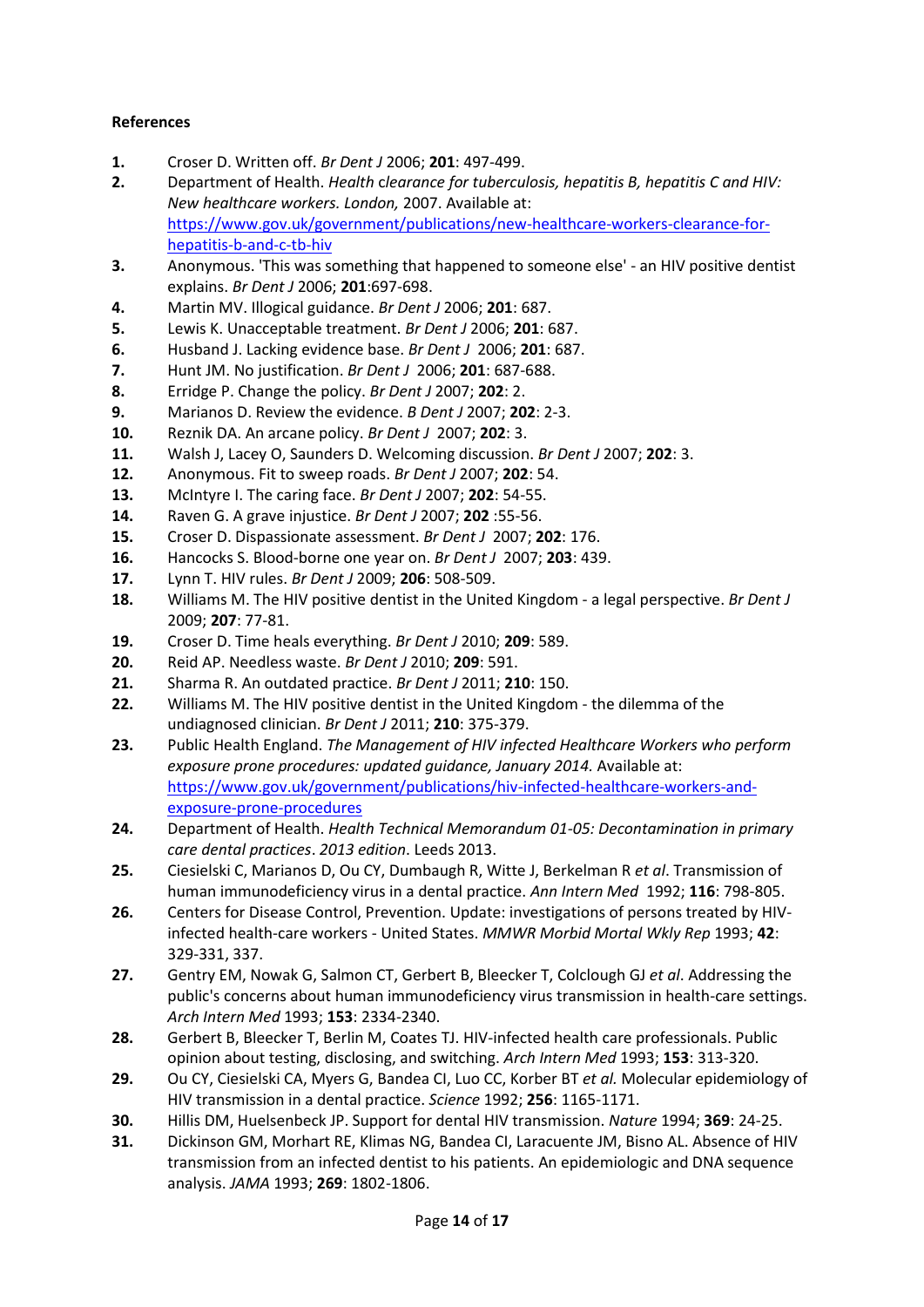- <span id="page-15-0"></span>**32.** Jaffe HW, McCurdy JM, Kalish ML, Liberti T, Metellus G, Bowman BH *et al*. Lack of HIV transmission in the practice of a dentist with AIDS. *Ann Intern Med* 1994; **121**: 855-859.
- <span id="page-15-1"></span>**33.** Lot F, Seguier JC, Fegueux S, Astagneau P, Simon P, Aggoune M *et al*. Probable transmission of HIV from an orthopedic surgeon to a patient in France. *Ann Intern Med* 1999; **130**: 1-6.
- <span id="page-15-2"></span>**34.** Blanchard A, Ferris S, Chamaret S, Guetard D, Montagnier L. Molecular evidence for nosocomial transmission of human immunodeficiency virus from a surgeon to one of his patients. *J Virol* 1998; **72**: 4537-4540.
- <span id="page-15-3"></span>**35.** Goujon CP, Schneider VM, Grofti J,Montigny J, Jeantils V, Astagneau P *et al*. Phylogenetic analyses indicate an atypical nurse-to-patient transmission of human immunodeficiency virus type 1. *J Virol* 2000; **74**: 2525-2532.
- <span id="page-15-4"></span>**36.** Mallolas J, Arnedo M, Pumarola T, Erice A, Blanco JL, Martinez E *et al*. Transmission of HIV-1 from an obstetrician to a patient during a caesarean section. *AIDS* 2006; **20**: 285-287.
- <span id="page-15-5"></span>**37.** Department of Health. *Management of HIV-infected Healthcare Workers. The Report of the Tripartite Working Group.* April 2011. Available at: [https://www.gov.uk/government/uploads/system/uploads/attachment\\_data/file/216126/d](https://www.gov.uk/government/uploads/system/uploads/attachment_data/file/216126/dh_131574.pdf) [h\\_131574.pdf](https://www.gov.uk/government/uploads/system/uploads/attachment_data/file/216126/dh_131574.pdf)
- <span id="page-15-6"></span>**38.** Levin ML, Maddrey WC, Wands JR, Mendeloff AL. Hepatitis B transmission by dentists. *JAMA* 1974; **228**: 1139-1140.
- **39.** Redeker AG. Hepatitis B. Risk of infection from antigen-positive medical personnel and patients. *JAMA* 1975; **233**: 1061-1062.
- **40.** Rimland D, Parkin WE. Outbreak of hepatitis B traced to an oral surgeon. *Gastroenterology* 1974; **67**: 822-822.
- <span id="page-15-7"></span>**41.** Goodman RA, Ahtone JL, Finton RJ. Hepatitis B transmission from dental personnel to patients: unfinished business. *Ann Intern Med* 1982; **96**: 119.
- <span id="page-15-8"></span>**42.** Ahtone J, Goodman RA. Hepatitis B and dental personnel: transmission to patients and prevention issues. *JAMA* 1983; **106**: 219-222.
- <span id="page-15-9"></span>**43.** Galambos JT. Transmission of hepatitis B from providers to patients: how big is the risk? *Hepatology* 1986; **6**: 320-325.
- <span id="page-15-10"></span>**44.** Rimland D, Parkin WE, Miller GB, Jr., Schrack WD. Hepatitis B outbreak traced to an oral surgeon. *N Engl J Med* 1977; **296**: 953-958.
- <span id="page-15-11"></span>**45.** Harpaz R, Von Seidlein L, Averhoff FM, Tormey MP, Sinha SD, Kotsopoulou K *et al*. Transmission of hepatitis B virus to multiple patients from a surgeon without evidence of inadequate infection control. *N Engl J Med* 1996; **334**: 549-554.
- <span id="page-15-12"></span>**46.** NHS Management Executive . Protecting health care workers and patients from hepatitis B. Health Service Guideline (93)40. Manchester, 1993. Available at: [http://webarchive.nationalarchives.gov.uk/20130107105354/http://www.dh.gov.uk/prod\\_c](http://webarchive.nationalarchives.gov.uk/20130107105354/http:/www.dh.gov.uk/prod_consum_dh/groups/dh_digitalassets/@dh/@en/documents/digitalasset/dh_4088384.pdf) [onsum\\_dh/groups/dh\\_digitalassets/@dh/@en/documents/digitalasset/dh\\_4088384.pdf](http://webarchive.nationalarchives.gov.uk/20130107105354/http:/www.dh.gov.uk/prod_consum_dh/groups/dh_digitalassets/@dh/@en/documents/digitalasset/dh_4088384.pdf)
- <span id="page-15-13"></span>**47.** The Incident Investigation Teams and Others. Transmission of hepatitis B to patients from four infected surgeons without hepatitis B e antigen. *N Engl J Med* 1997; **336**: 178-184.
- <span id="page-15-14"></span>**48.** NHS Executive. *Health Service Circular. Hepatitis B Infected Health Care Workers.* London, 2000. Available at: http://webarchive.nationalarchives.gov.uk/20130107105354/http://www.dh.gov.uk/prod\_c
	- onsum\_dh/groups/dh\_digitalassets/@dh/@en/documents/digitalasset/dh\_4012257.pdf
- <span id="page-15-15"></span>**49.** Pozzetto B, Memmi M, Garraud O, Roblin X, Berthelot P. Health care-associated hepatitis C virus infection. *World J Gastroenterol* 2014; **20**: 17265-17278.
- <span id="page-15-16"></span>**50.** Stepien M, Rosinska M. Hepatitis C oubreaks in Poland in 2003-2013. Medical procedures as a dominant route of HCV transmission. *Przegl Epidemiol* 2015; **69**: 465-472.
- <span id="page-15-17"></span>**51.** Stark K, Hanel M, Berg T, Schreier E. Nosocomial transmission of hepatitis C virus from an anesthesiologist to three patients - epidemiologic and molecular evidence. *Arch Virol* 2006; **151**: 1025-1030.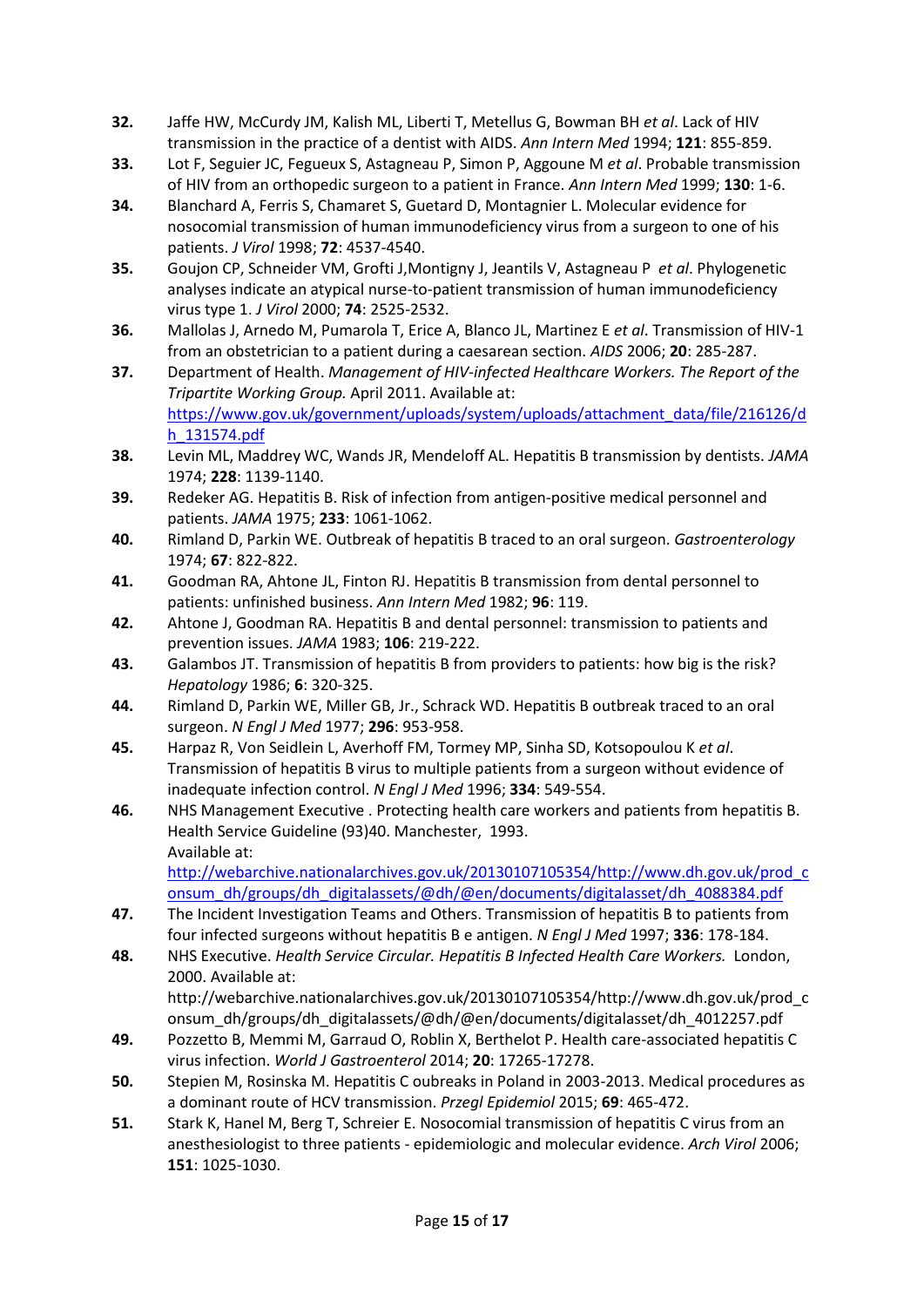- <span id="page-16-0"></span>**52.** Raggam RB, Rossmann AM, Salzer HJ, Stauber RE, Kessler HH. Health care worker-to-patient transmission of hepatitis C virus in the health care setting: Many questions and few answers. *J Clin Virol* 2009; **45**: 272-275.
- <span id="page-16-1"></span>**53.** De Clercq E, Li G. Approved Antiviral Drugs over the Past 50 Years. *Clin Microbiol Rev* 2016; **29**: 695-747.
- <span id="page-16-2"></span>**54.** Cihlar T, Fordyce M. Current status and prospects of HIV treatment. *Curr Opin Virol* 2016; **18**: 50-56.
- <span id="page-16-3"></span>**55.** Carpenter CC, Fischl MA, Hammer SM, Hirsch MS, Jacobsen DM, Katzenstein DA *et al*. Antiretroviral therapy for HIV infection in 1996. Recommendations of an international panel. International AIDS Society - USA. *JAMA* 1996; **276**: 146-154.
- <span id="page-16-4"></span>**56.** Gunthard HF, Saag MS, Benson CA, del Rio C, Eron JJ, Gallant JE *et al*. Antiretroviral Drugs for Treatment and Prevention of HIV Infection in Adults: 2016 Recommendations of the International Antiviral Society-USA Panel. *JAMA* 2016; **316**: 191-210.
- <span id="page-16-5"></span>**57.** Gunthard HF, Aberg JA, Eron JJ, Hoy JF, Telenti A, Benson CA *et al*. Antiretroviral treatment of adult HIV infection: 2014 recommendations of the International Antiviral Society-USA Panel. *JAMA* 2014; **312**: 410-425.
- <span id="page-16-6"></span>**58.** Clotet B, Feinberg J, van Lunzen J, Khuong-Josses MA, Antinori A, Dumitru I *et al*. Once-daily dolutegravir versus darunavir plus ritonavir in antiretroviral-naive adults with HIV-1 infection (FLAMINGO): 48 week results from the randomised open-label phase 3b study. *Lancet* 2014; **383**: 2222-2231.
- <span id="page-16-7"></span>**59.** Walmsley SL, Antela A, Clumeck N, Duiculescu D, Eberhard A, Gutierrez F *et al*. Dolutegravir plus abacavir-lamivudine for the treatment of HIV-1 infection. *N Engl J Med* 2013; **369**: 1807- 1818.
- <span id="page-16-8"></span>**60.** Mayer KH, Krakower DS. Antiretrovirals for HIV treatment and prevention: The challenges of success. *JAMA* 2016; **316**: 151-153.
- <span id="page-16-9"></span>**61.** Cohen MS, Chen YQ, McCauley M, Gamble T, Hosseinipour MC, Kumarasamy N *et al*. Prevention of HIV-1 infection with early antiretroviral therapy. *N Engl J Med* 2011; **365**: 493- 505.
- <span id="page-16-10"></span>**62.** Ford N, Mayer KH, World Health Organization Postexposure Prophylaxis Guideline Development G. World Health Organization Guidelines on Postexposure Prophylaxis for HIV: Recommendations for a Public Health Approach. *Clin Infect Dis* 2015; **60 Suppl 3**: S161-164.
- <span id="page-16-11"></span>**63.** Lin CL, Yang HC, Kao JH. Hepatitis B virus: new therapeutic perspectives. *Liver International* 2016; **36 Suppl 1**: 85-92.
- <span id="page-16-12"></span>**64.** Fung J, Lai CL, Seto WK, Yuen MF. Emerging drugs for the treatment of hepatitis B. *Expert Opin Emerg Drugs.* 2016; **21**: 183-193.
- <span id="page-16-13"></span>**65.** van Bommel F, de Man RA, Wedemeyer H, Deterding K, Petersen J, Buggisch P *et al*. Longterm efficacy of tenofovir monotherapy for hepatitis B virus-monoinfected patients after failure of nucleoside/nucleotide analogues. *Hepatology* 2010; **51**: 73-80.
- **66.** Reijnders JG, Deterding K, Petersen J, Zoulim F, Santantonio T, Buti M *et al.* Antiviral effect of entecavir in chronic hepatitis B: influence of prior exposure to nucleos(t)ide analogues. *J Hepatol* 2010; **52**: 493-500.
- **67.** Ke W, Liu L, Zhang C, Ye X, Gao Y, Zhou S *et al*. Comparison of efficacy and safety of tenofovir and entecavir in chronic hepatitis B virus infection: a systematic review and meta-analysis. *PLOS ONE* 2014; **9**: e98865.
- <span id="page-16-14"></span>**68.** Marseille E, Kahn JG. A Revolution in Treatment for Hepatitis C Infection: Mitigating the Budgetary Impact. *PLOS Med* 2016; **13** :e1002031.
- <span id="page-16-15"></span>**69.** Yee HF, Jr. Treatment of Hepatitis C Virus Infection in Real Life. *JAMA Intern Med* 2016; **176**: 73-74.
- <span id="page-16-16"></span>**70.** Gonzalez-Grande R, Jimenez-Perez M, Gonzalez Arjona C, Mostazo Torres J. New approaches in the treatment of hepatitis C. *World J Gastroenterol* 2016; **22**: 1421-1432.